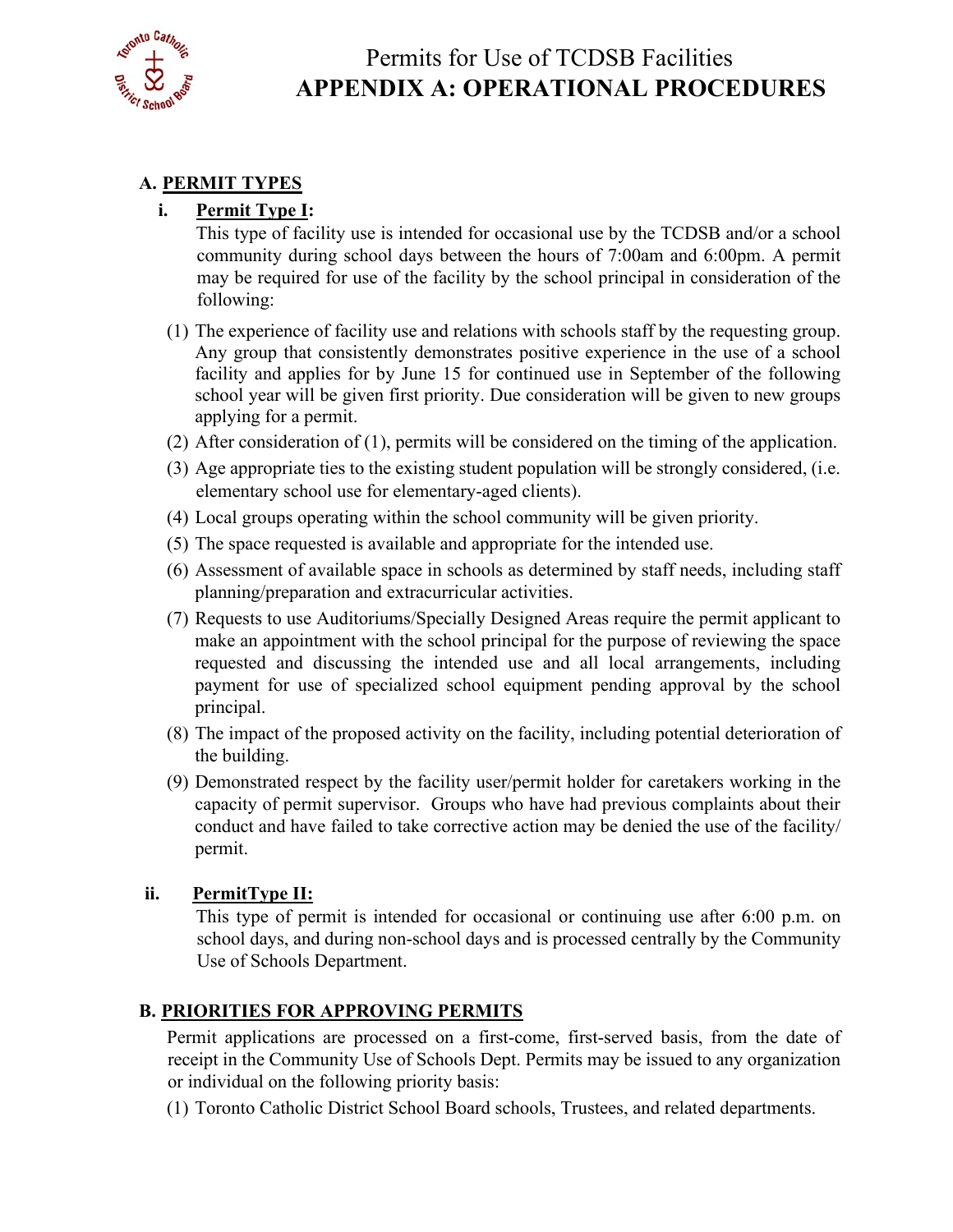

# Permits for Use of TCDSB Facilities **APPENDIX A: OPERATIONAL PROCEDURES**

- (2) Catholic Church Organizations;
- (3) City of Toronto Parks, Forestry and Recreation programs;
- (4) Registered Charities and Not-for-Profit groups, holding a valid Letters Patent, as
- funded by the Ministry of Education;<br>
(5) Community groups and youth groups not included in #4. above;<br>
(6) Post-secondary teacher education institutions;<br>
(7) Other groups/Commercial Entities
- (6) Post-secondary teacher education institutions;
- 

#### **C. FACILITIES AVAILABLE FOR PERMIT**

Facilities typically available for permit include:

- (1) General/Multi- purpose room; (2) Gymnasium;
- 
- pay fees for a caretaker to provide access to washroom facilities inside the building); (3) Playing fields (for any weekend permit of longer than 3 hours, the permit holder must
- (4) Parking areas;
- (5) Access to washrooms;
- (6) Classrooms (requiring prior approval by principal); and
- (7) Library Resource rooms (requiring prior approval by principal).

#### **D. PERMIT CATEGORIES**

Permits are divided into three (3) categories:

#### **CATEGORY A- Permits provided at no cost**

 Director of Education. The use of facilities for the celebration of the Eucharist, Catholic religious services or instruction, to a maximum of 3 hours per use and education activities approved by the

#### **CATEGORY B – Permits provided at reduced costs**

The use of facilities for registered charitable organizations and B1 - Not-For-Profit groups as funded by Community Use of Schools grant provided by the Ministry of Education.

#### **CATEGORY C – Permits provided at full cost**

The use of facilities by all other groups, including adult groups and organizations of Commercial Enterprise.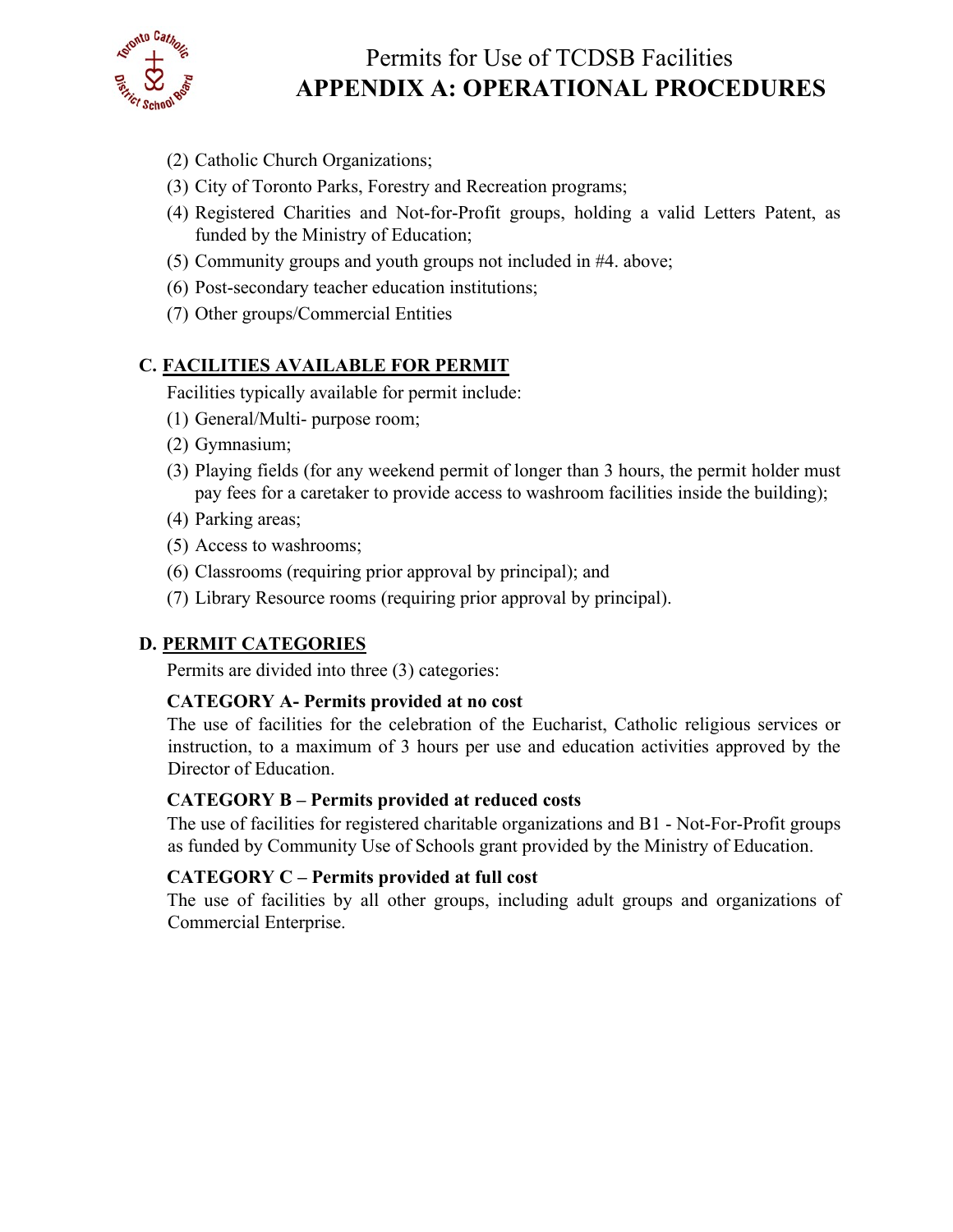

#### **E. PERMIT-TYPE II FACILITY USAGE FEES**

 Use of Schools Department. Trustees will receive notice of any film production or Toronto Facility Usage Fees applicable to Permit Type II are charged as per the current rate structure. Requests for filming and special event permits are negotiated by the Community Police Service permits in their wards.

- (1) Permits issued for polling stations shall be at the rates established by municipal, provincial or federal election authorities (actual costs incurred by the school may be recovered upon request to the Community Use of Schools Department).
- (2) Costs for the use of school equipment are to be approved by and arranged directly with the school principal and paid for directly to the school, in advance, using a secure method of payment upon confirmation of the permit. Where equipment use requires an A/V technician, this technician will be paid for by the permit holder as arranged through the school. Equipment is to be left in the condition in which it was received.
- (3) The estimated cost of the permit will be clearly shown on the confirmation sheet that the permit holder receives.

#### **F. PERMIT SUPERVISON AND CLEANER FEES**

 Permit Supervision and Cleaner Fees are subject to the current rate structure, and are subject to HST number 107-694-119 RT001.

- (1) The minimum charge is for 3 hours when a CUPE 1280 member has to be called in to cover the permit over and above the regular work week.
- (2) Groups larger than 200 persons must pay for an additional permit supervisor(s).
- (3) Permit supervision rates will not be charged for:
	- i. The celebration of the Eucharist, Catholic religious services or instruction, or education activities approved by the Director of Education;<br>ii. Catholic School Advisory Councils, on application through the school principal,
	- for two fundraising events (to a maximum of 35 hours) to be held at the school and supervised by the school principal.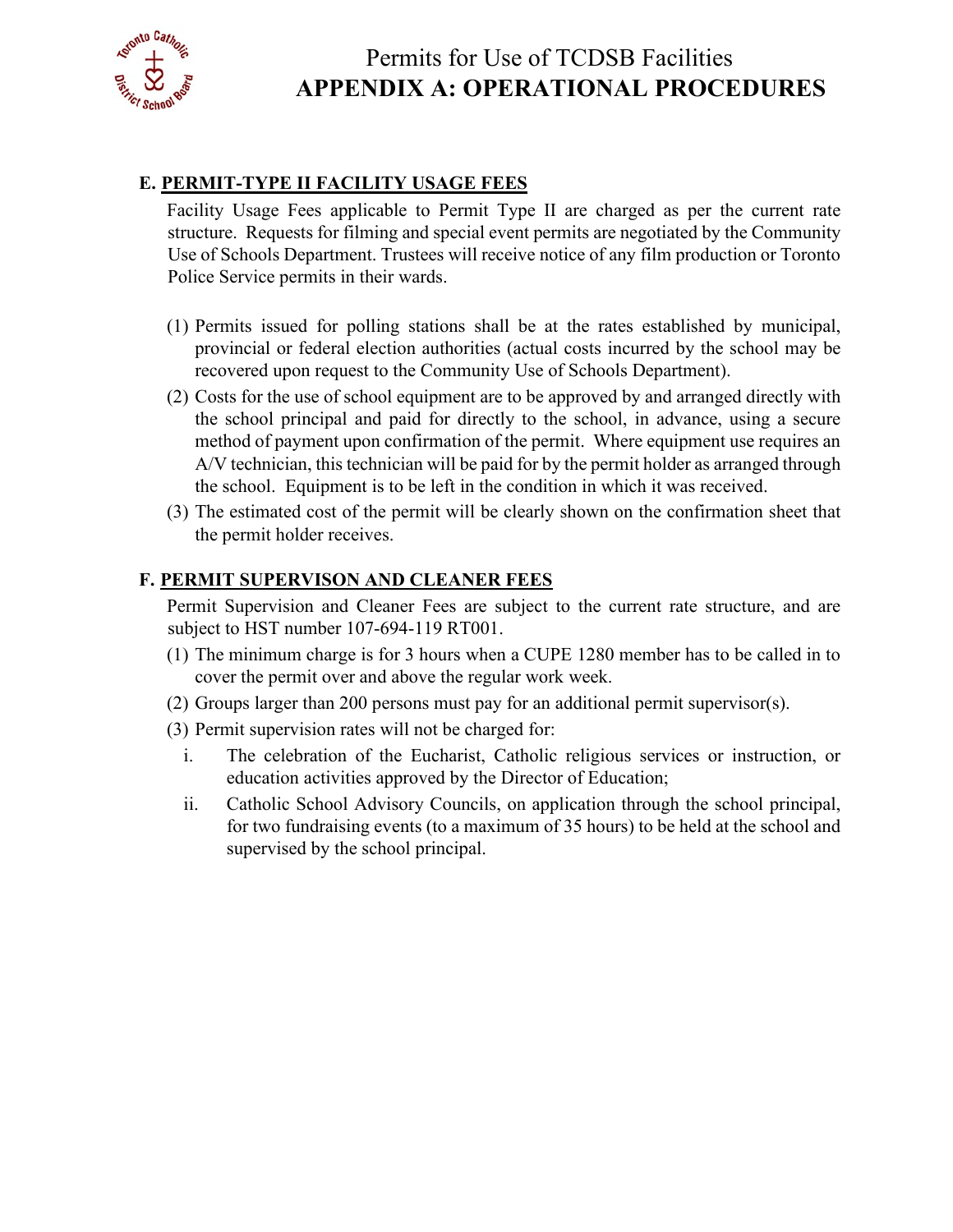

### **G. PERMIT PROCESSING FEES**

Permit Processing Fees are non-refundable as per the current rate structure. **Recovery of Direct Costs:** 

Staff members are authorized to secure from the permit holder, where appropriate, any additional costs for extra supplies that may result from a permit.

- (1) Permit holder shall be responsible for all costs associated with malicious and nuisance fire alarms.
- (2) The use of high performance fields identified in the Permit Rates Schedule will include a non-refundable fee of \$100/season/school in addition to the flat or hourly fee.

## **H. PERMIT APPLICATION APPROVAL NOTIFICATION TIMELINES**

School facilities will not be available on Professional Development days after 6:00 pm.

#### **(1) September – June (All Requests)**

 availability of appropriate facilities and times. Permits will not be granted for Acceptance of applications starts June 1, or the next following business day if June 1 falls on a weekend. All applications received by July 31 will be processed, approved, where possible, and confirmed in date and priority order by August 31. Applications from non TCDSB users received after July 31 will be processed based upon the community use of school facilities during the two weeks prior to school closing in June, two weeks prior to school commencing in September and during the first week of school in September, unless otherwise authorized by the School Principal or Community Use of Schools Department.

#### **(2) May-August – Exterior Use of Space**

 occurs first in that year. Applications received after March 1 will be processed based Acceptance of applications starts January 15 or second Monday in January, whichever upon the availability of appropriate facilities and times. The deadline for summer permit applications is April 30<sup>th</sup>.

- Permits for the use of school sports fields will be granted, if available (based on school use and maintenance schedules)
- The use of sports fields and diamonds shall be allowed only from the middle of May to the end of August, inclusive. Exceptions may be made to accommodate extensions in consultation with the school principal.

#### **(3) July – August – Interior Use of Space**

 occurs first in that year. All applications received by May 1 will be processed, Acceptance of applications starts January 15 or second Monday in January, whichever approved, where possible, and confirmed in date and priority order by June 15. The deadline for summer permit applications is April 30th.

Note that school availability for summer use may be limited to allow for scheduled and/or necessary maintenance, renovations and major cleaning.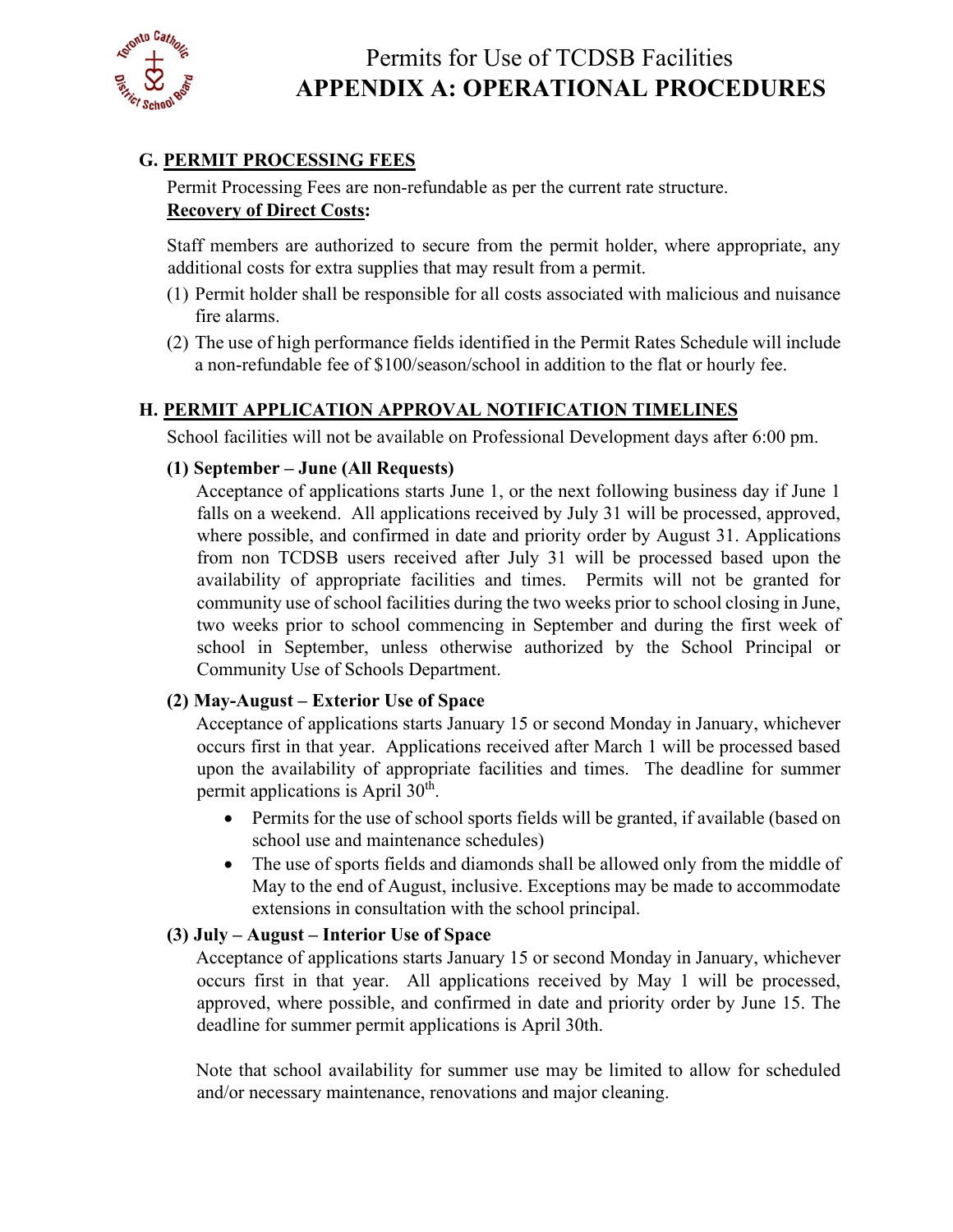

#### **I. CANCELLATION OF PERMITS**

 In the event that a permit is cancelled after confirmation due to Board related activities, Community Use of Schools Staff will make all efforts to accommodate the permit holder in alternate locations.

- The following standards apply in respect of the cancellation of a permit: (1) Once the school year has begun, displacement of an existing permit for use by the Director of Education. school requires two weeks' advance notice and approval from the School Principal and Superintendent of Education. Cancellation on shorter notice requires approval from the
- (2) Permit holders cancelling theatre/auditorium bookings shall do so 10 days prior to the event to avoid paying \$100 + HST penalty.
- (3) Permits in Priority Schools Initiative sites will receive a warning for the first "no show" and will be cancelled on the 2nd occurrence and charged a 3 hour "call out".
- day shift, elementary schools are not available for permit use on P.A. Days. (4) Due to operational requirements to reschedule caretaking staff from afternoon shift to

#### **J. SPECIAL EVENTS PERMITS**

 the anticipated number of people in attendance. Marriage related parties, showers, Permit requests for one-time special events where the anticipated attendance is in excess of 200 people may require the applicant to make arrangements for licensed security personnel and/or paid duty Toronto Police Service officers. The Community Use of Schools Department will determine the aforementioned need based on the nature of the event and receptions or birthday celebrations will not be considered. In addition, alcohol consumption in school facilities and on Board property is strictly prohibited.

#### **K. SCHOOL PERMIT REQUESTS**

Schools have priority for the use of space during the school year, during the evenings and weekends for school student related activities. In the event of a conflict with another existing permit the school administration will attempt to arrange an accommodation with the permit holder and will provide written notification to the Community Use of Schools Department.

- **(1)** Annually, principals are requested to submit on-line requests to reserve specific dates for meetings/special events during non-instructional hours for the following school year 2 weeks prior to June 1. This ensures that the school requests receive priority and reduces the number of cancellations and reprocessing of permits.
- not permitted. In addition, from September to June inclusive, principals may reserve **(2)** Permits will be issued to a school on a priority basis for any program-related activities occurring at the school. Block booking of school spaces to restrict community use is